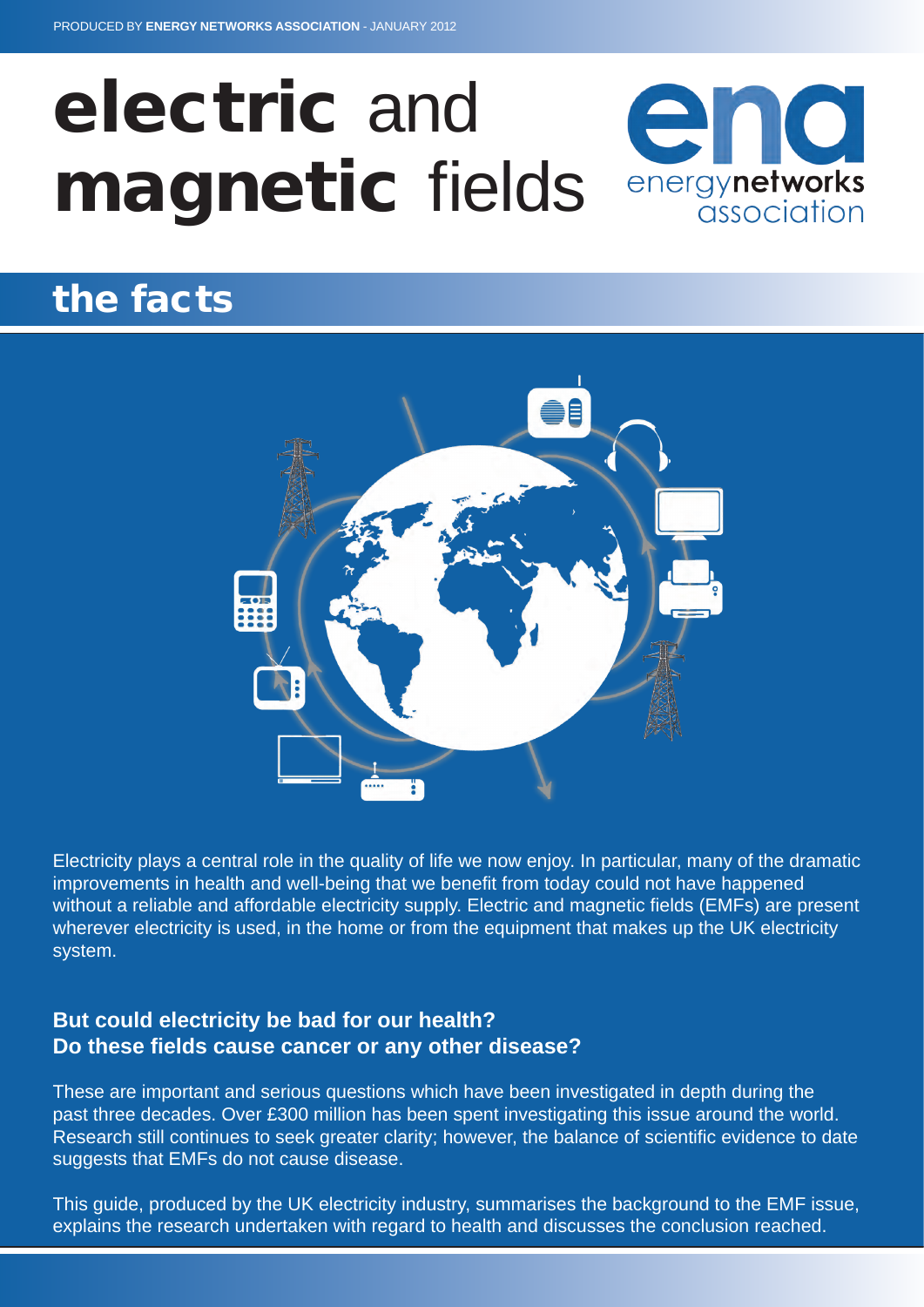## Electric and Magnetic Fields

Electric and magnetic fields (EMFs) are produced both naturally and as a result of human activity. The earth has both a magnetic field (produced by currents deep inside the molten core of the planet) and an electric field (produced by electrical activity in the atmosphere, such as thunderstorms).

Wherever electricity is used there will also be electric and magnetic fields. This is inherent in the laws of physics - we can modify the fields to some extent, but if we are going to use electricity, then EMFs are inevitable. Like many other things that we encounter in nature, EMFs can be harmful at high-enough levels. But the fields required, for example, to start interfering with the body's nervous system are much greater than those produced by the UK electricity system.

## **Fields of Different Frequency**

A key characteristic of a field is the frequency. The frequency indicates how rapidly the field changes direction backwards and forwards, and is measured in cycles per second or hertz (Hz). The earth's magnetic and electric fields do not oscillate at all. They are known as 'static fields' and have a frequency of 0 hertz.

The electricity systems in the UK and the rest of Europe produce fields of 50 hertz; in North America the frequency is 60 hertz. It is these fields produced by the electricity system (known as 'extremely low frequency' (ELF) or 'power frequency' fields) that are discussed in this guide. ("High Voltage Direct Current", HVDC, rather than alternating current is used in just a few places for transmission. This produces static fields similar to the earth's field, but these are not covered in this guide.)

Other technologies use higher frequencies. For instance, TV and radio broadcasts operate at thousands or millions of hertz, while mobile phones transmissions are at around a billion hertz. Because these frequencies are so different and the science of the fields and their effects at those frequencies is also different, this guide does not cover those technologies.

#### Electric and magnetic fields are inherent in the laws of physics.

This guide does not cover TV, radio or mobile phones.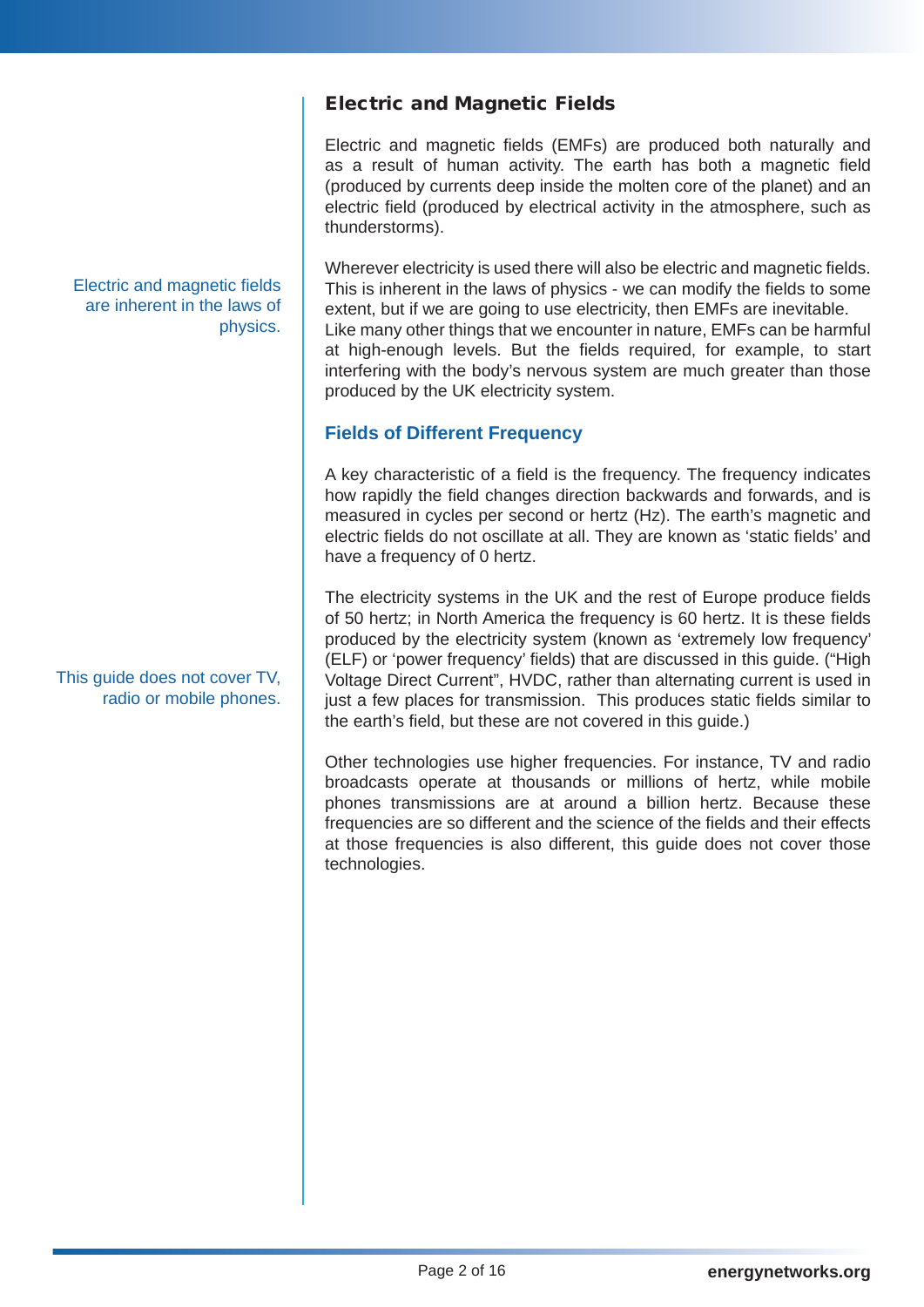## The Difference Between Electric and Magnetic Fields

## **The Two Components**

The term 'EMFs' encompasses two different though related concepts: electric fields and magnetic fields.

## **Electric Fields**

Electric fields are produced by voltage. Voltage is the pressure behind the flow of electricity. It can be likened to the pressure of water in a hose. Electricity in UK homes is at a voltage of 230 volts (V), but outside homes it is distributed at higher voltages, from 11,000 volts (usually written 11kV) up to 400,000 volts (400 kV). Generally, the higher the voltage, the higher the electric field. Electric fields are measured in volts per metre (V/m).

#### **Magnetic Fields**

Magnetic fields are produced by current, which is the flow of electricity. Current, which is measured in amperes or amps, can be likened to the flow of water in a hose when the nozzle is open. Generally, the higher the current, the higher the magnetic field. Magnetic fields are measured in microteslas (µT).

#### **Other Differences**

One difference between electric and magnetic fields is that electric fields are very easily screened - by buildings, hedges, fences and trees. So inside a house there will be very little electric field from a power line outside. By contrast, magnetic fields pass readily through most buildings.

Another difference is that a mains appliance such as a radio or lamp does not have to be operating to produce an electric field - as long as it is plugged into a mains supply it will produce an electric field. However, it produces a magnetic field only when it is turned on and drawing a current.

#### **EMF Units**

| <b>Electric Fields</b>                       |                                                          |
|----------------------------------------------|----------------------------------------------------------|
| Usually measured in volts per<br>metre (V/m) |                                                          |
| Multiple used for large fields:              | 1 kilovolt per metre (kV/m)<br>$= 1,000$ volts per metre |
| <b>Magnetic Fields</b>                       |                                                          |
| Usually measured in                          |                                                          |
| microteslas $(\mu T)$                        |                                                          |
| Multiple used for large fields:              | 1 millitesla = $1,000$ microteslas                       |
| or small fields:                             | 1 nanotesla = $0.001$ microteslas                        |
| Other units sometimes used                   | 1 milligauss = $0.1$ microteslas                         |

Instruments that measure field levels normally give an average value called the "root mean square".

Voltage can be likened to the pressure of water in a hose.

Current can be likened to the flow of water when the nozzle is open.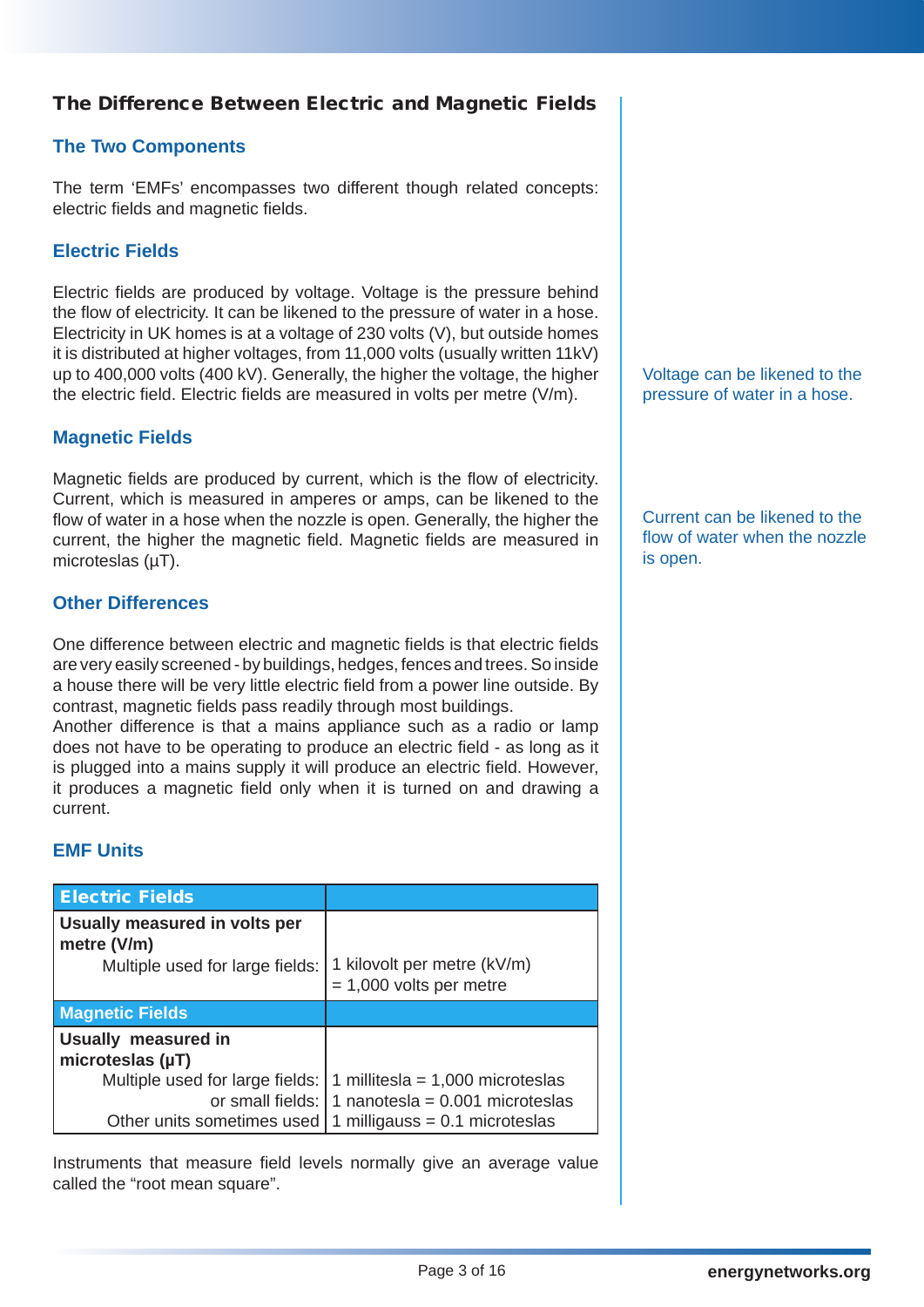#### Exposure

#### **National Guidelines**

The Government sets guidelines for exposure to EMFs in the UK on advice from the Health Protection Agency (HPA). In March 2004 the UK decided to adopt the 1998 guidelines published by the International Commission on Non-Ionizing Radiation Protection (ICNIRP) and this policy was reaffirmed by a Written Ministerial Statement in October 2009. These guidelines also form the basis of a European Union Recommendation on public exposure and a Directive on occupational exposure.

#### **The ICNIRP 'reference levels' for the public are:**

100 microteslas for magnetic fields

#### 5000 volts per metre for electric fields

These are the levels above which more investigation is needed if this level of exposure is likely to occur; the permitted levels of exposure are somewhat higher, 360 microteslas and 9000 volts per metre. They apply where the time of exposure is significant. These guidelines are designed to ensure that EMFs do not interfere with nerves, but were set after examining all the evidence, including the evidence on cancer. The occupational limits are five times higher.

It is the policy of the electricity industry to follow these independent exposure guidelines. A Code of Practice, adopted jointly by industry and Government, sets out all the practical details needed to apply the exposure limits. All exposures in homes already comply with the ICNIRP guidelines. The electricity industry designs all new equipment to comply with the Government quidelines as set out in the Code of Practice.

Reference levels are thresholds for performing detailed investigations of compliance. The permitted levels are somewhat higher.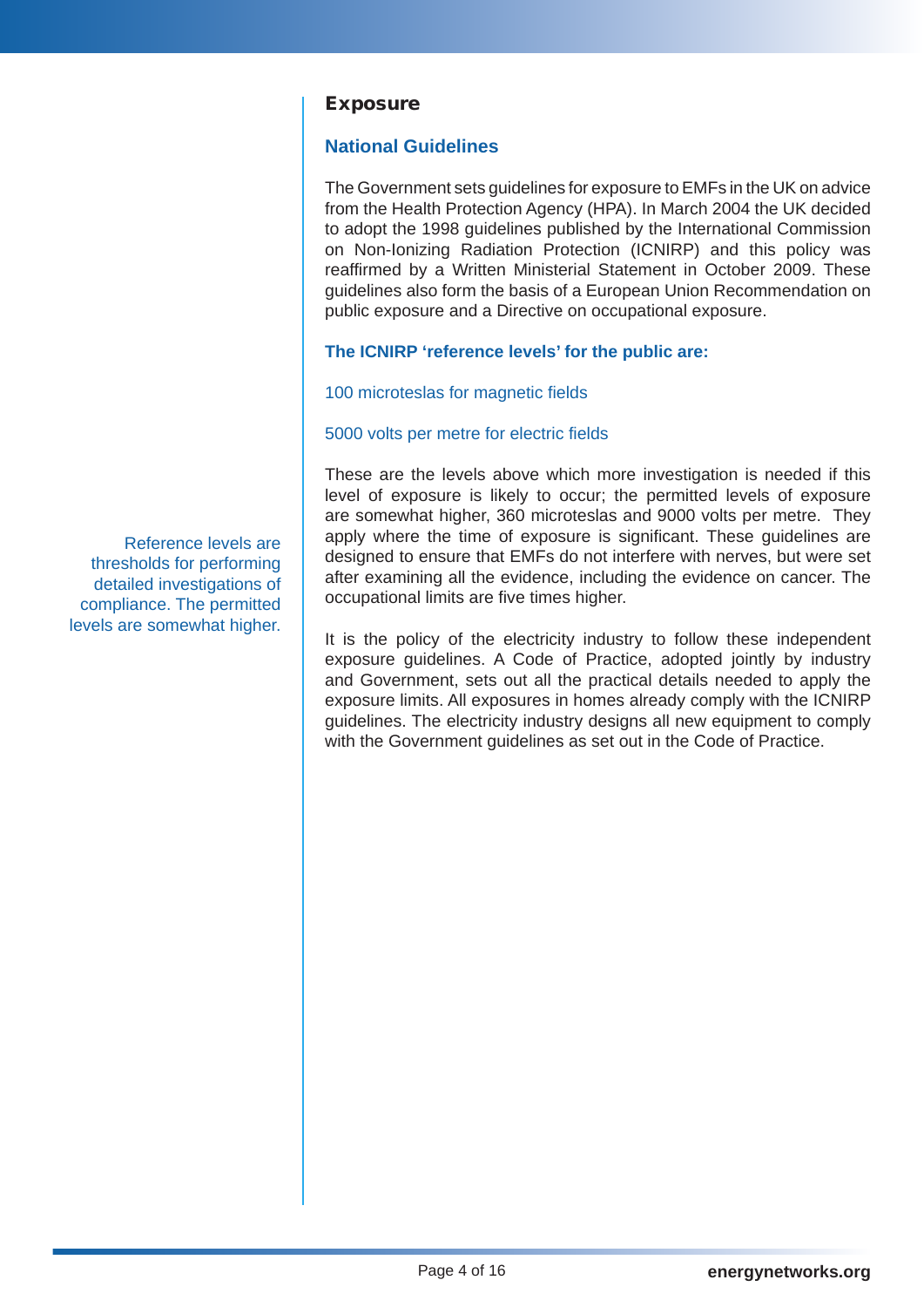## Typical Field Levels in the UK

#### **Natural Sources**

The earth's magnetic field, which everybody is constantly exposed to, is around 50 microteslas in the UK. The earth's electric field is usually around a hundred volts per metre, but thunderstorms can make it rise to many thousands. Both these natural fields are 0 hertz or static fields. All the other values given in this section are for 50 hertz fields.

#### **Within the Home**

Within our homes, all mains appliances produce fields. Appliances differ, but it is often the smaller, more compact appliances that produce the largest magnetic fields.

The field is greatest close to the surface of the appliance and drops rapidly with distance, falling away substantially over the first metre from the appliance. The table at the bottom of page 5 shows the range of magnetic field strengths close to the appliance. Electric fields can be a few hundred volts per metre close to appliances.

#### Typical Magnetic Field Levels from Some Common Mains Appliances in the Home

|                                   | <b>Magnetic Field (microteslas)</b> |              |  |
|-----------------------------------|-------------------------------------|--------------|--|
|                                   | <b>Close to appliances</b>          | 1 metre away |  |
| Vacuum cleaner                    | 800                                 | 2            |  |
| TV, Washing Machine,<br>Microwave | 50                                  | 0.2          |  |
| <b>Bedside Clock</b>              | 50                                  | 0.02         |  |
| Fridge                            | $\mathcal{P}$                       | 0.01         |  |

All electrical appliances produce magnetic fields which drop rapidly with distance.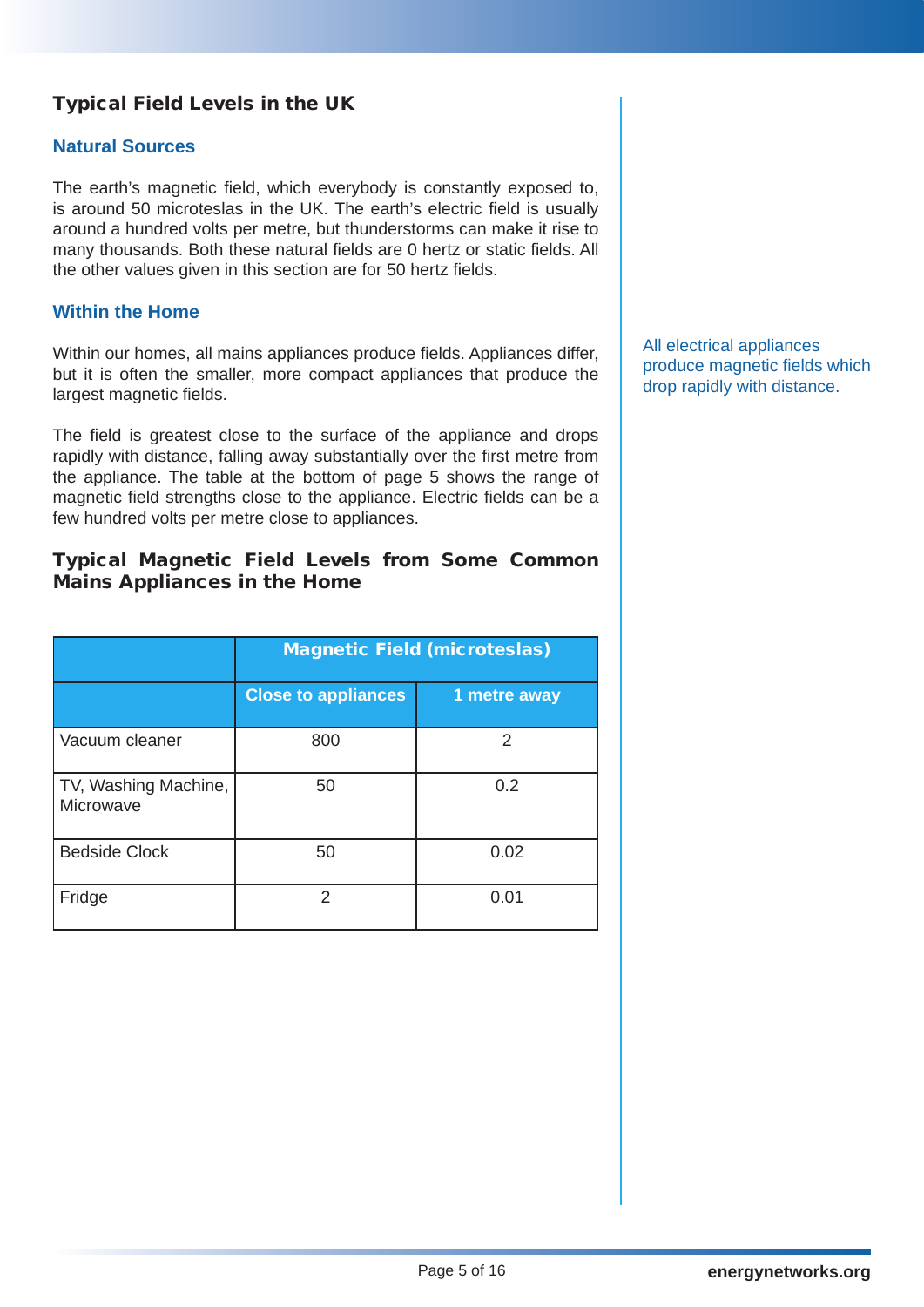## Outside the home

#### **Overhead Lines**

Outside our homes, all overhead power lines produce fields. The fields are usually greatest directly under the lines and fall rapidly with distance to the sides of the line. For small lines on wooden poles, the fields generally fall away over a few tens of metres. For larger lines on steel pylons, the distance is slightly greater. Fields vary greatly from line to line and over time, and a line typically produces fields much less than the maximum it is capable of.

## Typical Ground-level UK Field Levels from Overhead Power Lines

|                               |                                                   | <b>Magnetic Field</b><br>(microteslas) | <b>Electric Field</b><br>(volts per<br>metre) |
|-------------------------------|---------------------------------------------------|----------------------------------------|-----------------------------------------------|
| The largest<br>steel pylons   | Maximum field<br>(under line)                     | 100                                    | 11,000                                        |
| (275 kV and<br>400 kV)        | <b>Typical field</b><br>(under line)              | $5 - 10$                               | $3,000 - 5,000$                               |
|                               | <b>Typical field</b><br>(25 m to side)            | $1 - 2$                                | $200 - 500$                                   |
|                               | <b>Typical field</b><br>$(100 \text{ m to side})$ | $0.05 - 0.1$                           | $10 - 40$                                     |
| Smaller steel<br>pylons and   | Maximum field<br>(under line)                     | 40                                     | 4,000                                         |
| largest wooden<br>poles       | <b>Typical field</b><br>(under line)              | $0.5 - 2$                              | $1,000 - 2,000$                               |
| (132 kV)                      | <b>Typical field</b><br>(25 m to side)            | $0.05 - 0.2$                           | $100 - 200$                                   |
|                               | <b>Typical field</b><br>$(100 \text{ m to side})$ | $0.01 - 0.04$                          | $2 - 20$                                      |
| Wooden poles<br>(11 kV and 33 | Maximum field<br>(under line)                     | $\overline{7}$                         | 700                                           |
| kV)                           | <b>Typical field</b><br>(under line)              | $0.2 - 0.5$                            | 200                                           |
|                               | <b>Typical field</b><br>(25 m to side)            | $0.01 - 0.05$                          | $10 - 20$                                     |
|                               | <b>Typical field</b><br>$(100 \text{ m to side})$ | < 0.01                                 | $<$ 1                                         |

Further information is available from:

#### **www.emfs.info/**

There is no restriction in the UK on EMF grounds on how close a house can be to an overhead line.

A line typically produces fields much less than the maximum it is capable of.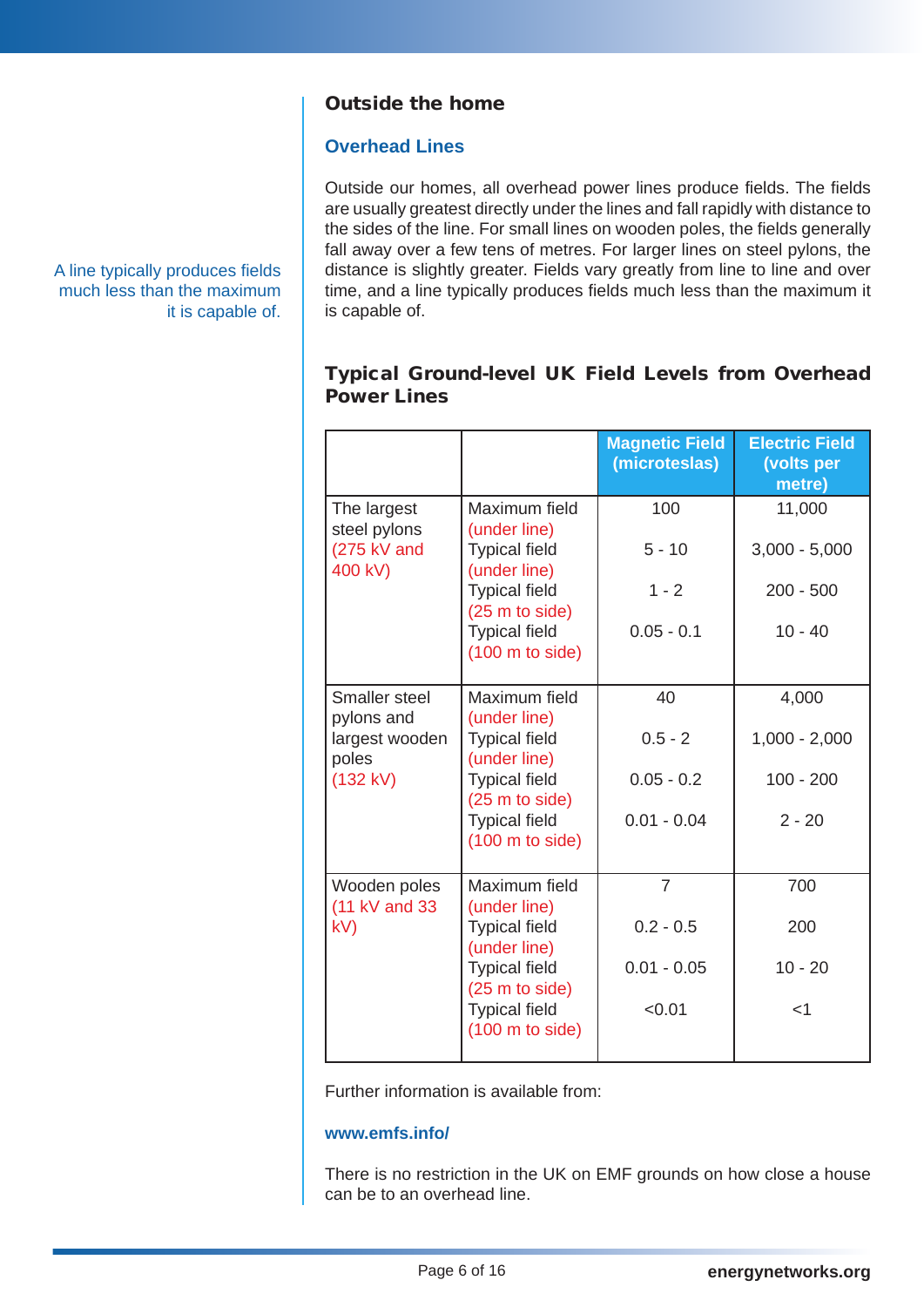#### **Underground Cables**

High-voltage underground cables can produce higher magnetic fields directly above them than an overhead line would produce at ground level, because the physical distance from the underground cable is smaller. The field falls more rapidly with distance to the sides, and they produce no external electric field. Such cables are not normally located beneath buildings.

#### **Substations**

Small electricity distribution substations, typically one for every few hundred homes, generally produce up to 2 microteslas close to their perimeter fence or wall, and often no electric field at all. The fields fall rapidly with distance, and within 1 to 2 metres from a typical substation, the fields associated with it are usually indistinguishable from other fields present in homes. Larger electricity transmission substations do not produce very large fields themselves (generally less than a microtesla); the fields close by are mainly produced by power lines and cables entering them. There is no restriction on EMF grounds on how close houses can be to substations.

#### Average Magnetic Field Level

#### **In the Home**

In the vast majority of homes in the UK, the magnetic field, averaged over 24 hours, is between 0.01 and 0.2 microteslas, typically half the level in some other countries. In some homes it can be higher and in less than half a percent of UK homes the average level can be greater than 0.4 microteslas. Some of these homes are near power lines, but about half are not. Although no health risk has been established in these homes, there is particular interest in them because of the results of some scientific studies. This is discussed in more detail later in this guide (see page 8).

It is actually easy to experience fields greater than 0.4 microteslas for short periods, close to an appliance or passing underneath a power line, but short exposures like these do not usually contribute much to the average field over a day.

#### **Outside the Home**

The occupations where exposure to fields has been investigated in greater detail tend to be those involving power workers. For instance, a typical worker in a UK power station experiences an average field of a few microteslas during working hours, and an electrician perhaps one microtesla. By contrast a typical office worker experiences about 0.2 microteslas. Fields in roads and public areas can be a microtesla above buried cables.

In the vast majority of homes in the UK, the magnetic field is between 0.01 and 0.2 microteslas.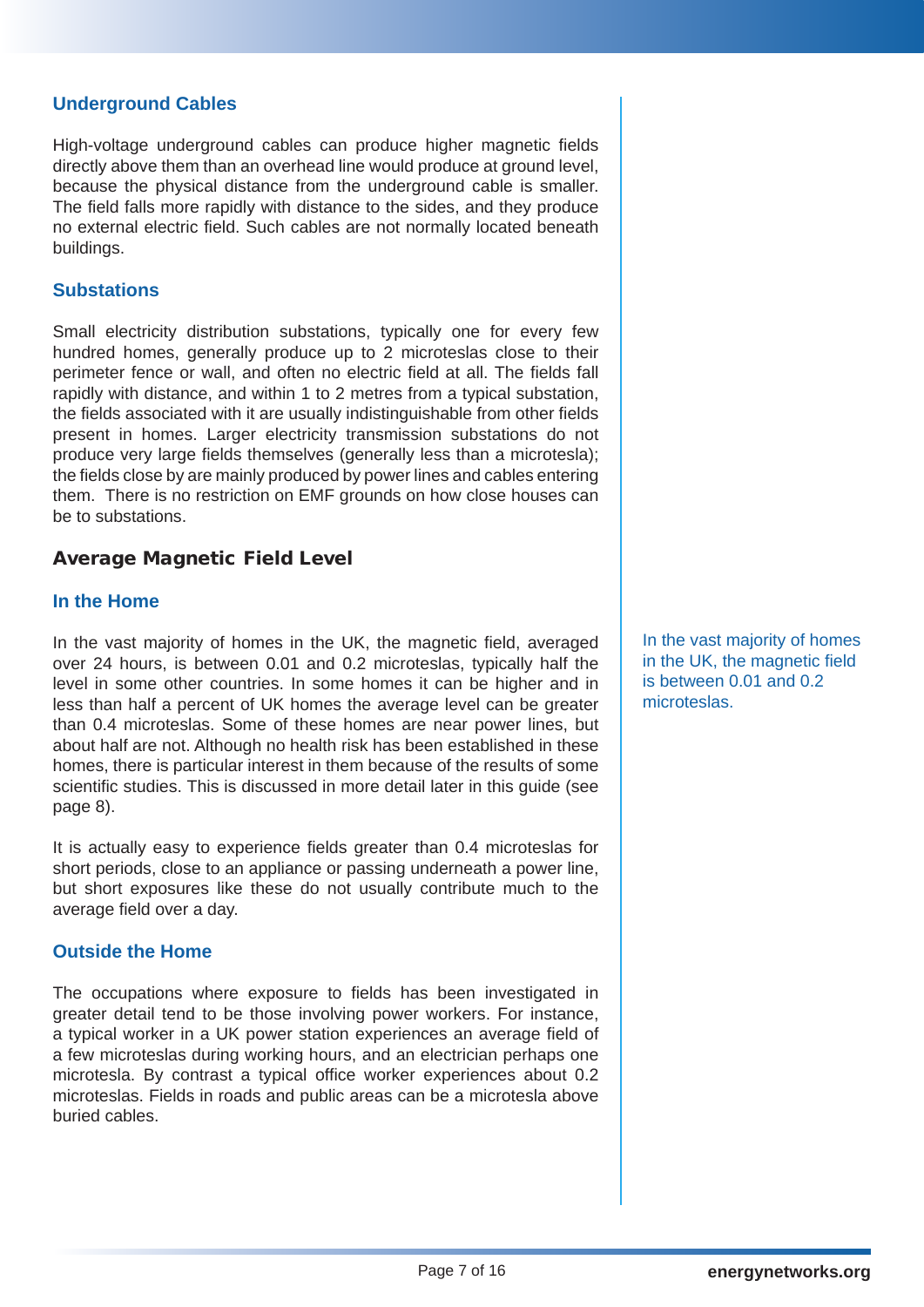## Potential Health Effects

Any suggestion of a risk to health must always be taken seriously. When considering issues of diseases and what causes them, it is important to look at what the scientific research reveals.

## **What Conditions have been Researched?**

Most attention has focused on childhood cancer and leukaemia in particular. But other diseases including adult cancers, heart disease, Alzheimer's disease and depression have been examined, as has the incidence of suicide and miscarriage. "Electrosensitivity" involves conditions such as headaches, lethargy and depression.

There are three main types of research scientists do to try and find out whether EMFs cause disease.

## **Epidemiology**

Epidemiology is the study of patterns of disease in populations. It searches for any statistical link or association between exposure to EMFs and disease in actual human populations. It was through such studies that concerns about EMFs were first raised in 1979.

The strength of epidemiology is that it looks directly at human populations. However, all it can ever do is observe statistical associations. It can never completely eliminate all the many other factors that determine whether people develop diseases or not, and so it can never prove whether a particular disease is caused by EMFs or not.

Around 20 epidemiological studies have now been performed looking just at a possible link between childhood leukaemia and EMFs. Numerous other studies have looked at other diseases. Some of those studies found no association with magnetic fields, but some have found associations, and consequently research continues until a clearer picture can be achieved.

With electric fields, the position is clearer: there is very little evidence suggesting they are a cause of childhood cancer.

All these studies have been reviewed by the HPA and its conclusions are considered later in this guide (see page 10).

Around 20 epidemiological studies have been performed looking at a possible link between childhood leukaemia and EMFs.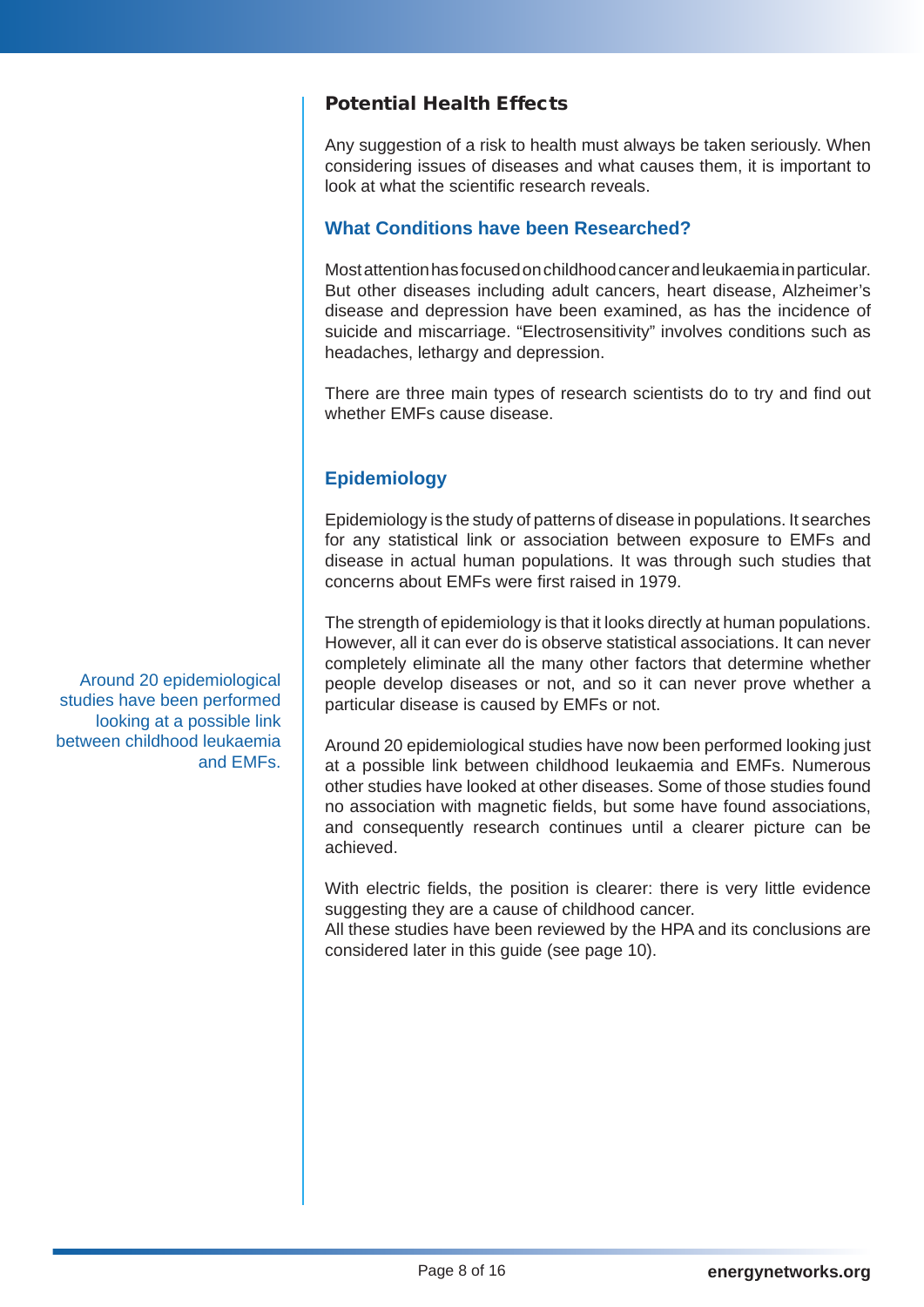## **Theoretical**

Theoretical research looks for a plausible mechanism that can demonstrate how the fields could interact with living systems. Many theories have been put forward over the years, but no such mechanism has been established that would operate at the levels of field found in homes or near power lines, and this casts doubt on the existence of health effects.

#### **Biological**

An important test of any proposed health risk is biological research: laboratory research actually to observe the effects of EMFs on cells and tissue.

There have been many hundreds of these studies reported, and scientists examine them for robust results, which can be successfully repeated in different laboratories.

In over 30 years of research there have been no such reproducible results. The evidence from the laboratory is that low level EMFs of the type experienced by the public do not cause the diseases that have been claimed.

In over 30 years of research there have been no such reproducible results.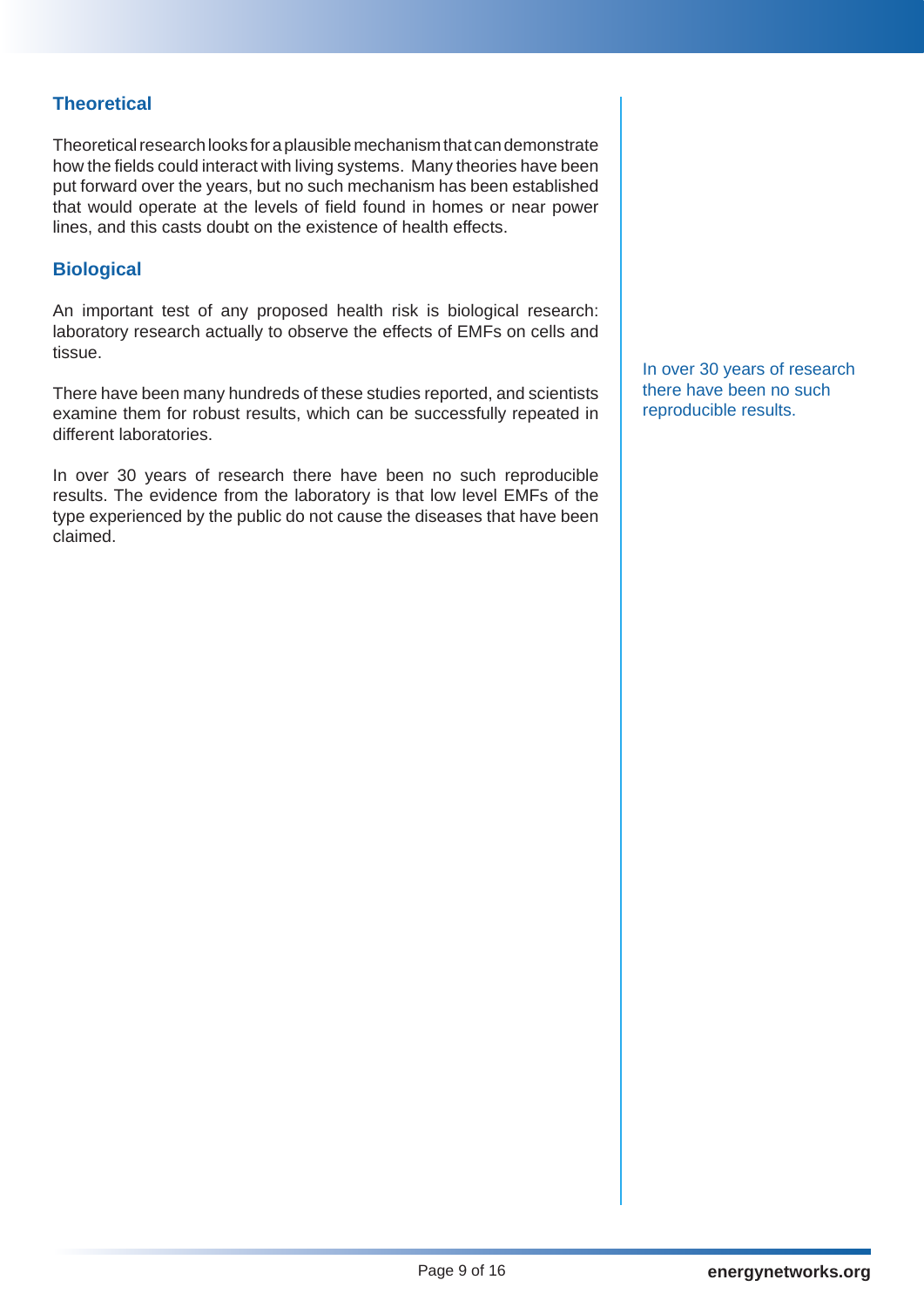#### Some Recent Important Research Results

The two biggest epidemiological studies of childhood cancer and EMFs so far both come from the UK.

## **The United Kingdom Childhood Cancer Study (UKCCS)**

The UKCCS was conducted during the 1990s. It looked at a number of suggested causes of childhood cancer including EMFs. Its particularly large study population -over 2000 cases of cancer in total, every case occurring in the UK over roughly a four-year period -made it very powerful.

In December 1999, the UKCCS published its first report, on exposure to magnetic fields, and concluded:

**"This study provides no evidence that exposure to magnetic fields associated with the electricity supply in the UK increases the risk for childhood leukaemia, cancers of the nervous system, or any other childhood cancer."**

Subsequent UKCCS papers in 2000 and 2002 looked at children living close to power lines and at electric fields, in both cases reporting finding "no evidence" or "no support".

## **The Childhood Cancer Research Group (CCRG)**

This 2005 study, also known as the "Draper" study, looked at 33,000 cases of childhood cancer from 1962 to 1995 and the distance of their address at birth from the nearest 275 kV and 400 kV power line. It found an association between childhood leukaemia and these power lines (1.7 fold increase close to the lines, less further away).

But this association extended too far (600 m) from the lines to be caused by magnetic fields. There is no simple explanation for this finding, and the paper concludes:

**"We have no satisfactory explanation for our results in terms of causation by magnetic fields or association with other factors."**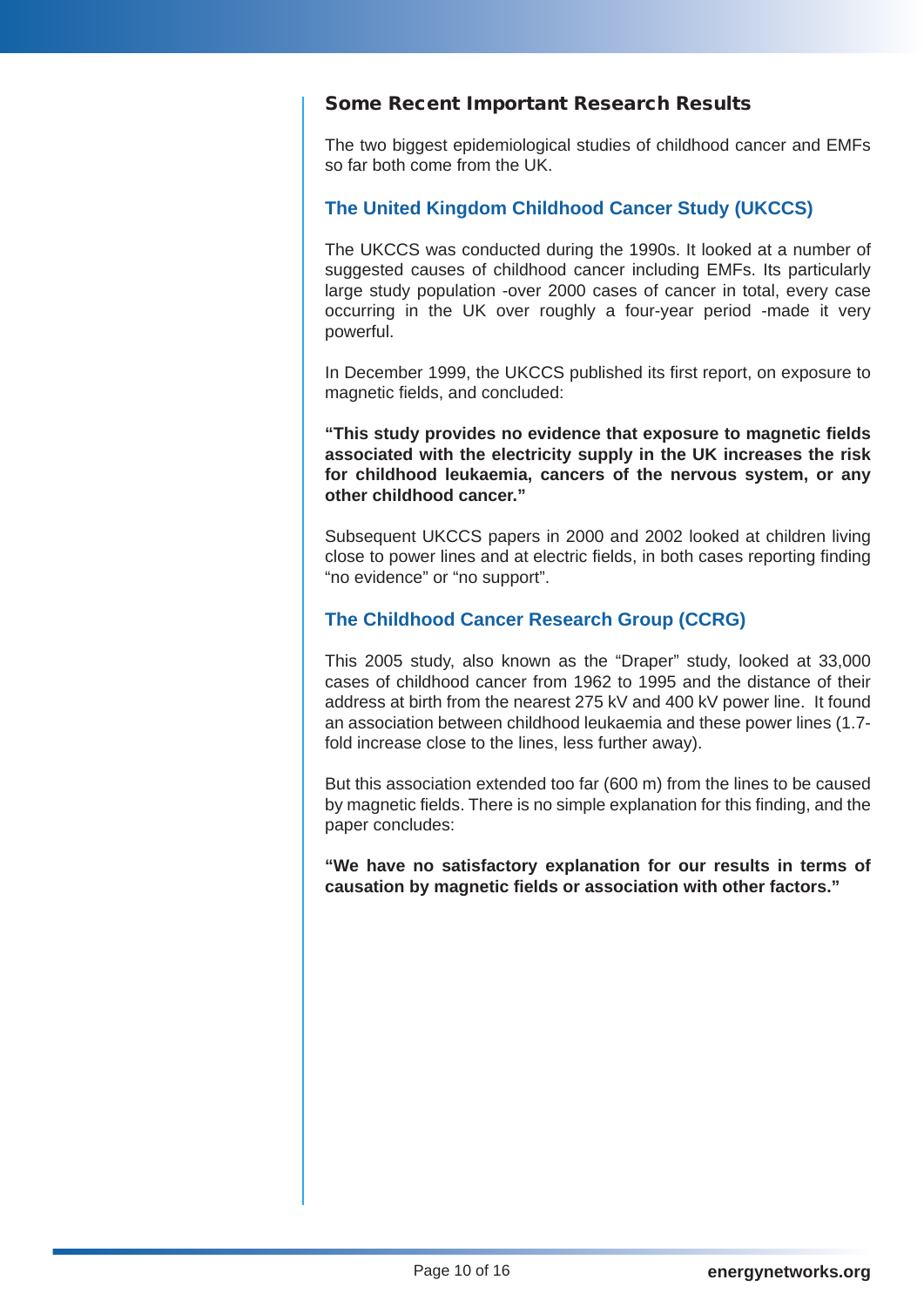#### **'Pooled' Analysis**

In 2000, an international group, led by Professor Anders Ahlbom from Sweden, took all the separate better-quality epidemiological studies of childhood leukaemia and magnetic fields and pooled the results, so that they could perform one single re-analysis of all the available data. They found that, statistically, there was no significant evidence of any increased risk at the levels of magnetic field to which the overwhelming majority of children are exposed.

The study did, however, find that in the category of homes with a field, averaged over 24 hours, of greater than 0.4 microteslas (which applies to fewer than half a percent of children in the UK), there is a statistical suggestion of a two-fold increased risk. Some of these homes are near power lines, but many are not.

A statistical finding like this may or may not reflect a real cause-and-effect relationship. It is unlikely to be due to chance, but it could be an artefact of the studies.

The authors themselves concluded: **"The explanation for the elevated risk is unknown, but selection bias may have accounted for some of the increase."**

Although this study is inconclusive, it is seen by some as a key piece of evidence.

#### **Conclusion**

The UKCCS did not support EMFs causing cancer, but the pooled analysis did suggest an increased risk. The CCRG study reinforces a link between power lines and leukaemia, but suggests it may not be caused by EMFs. Evidence from other research such as laboratory studies argues against any link.

Looking at the totality of the evidence, scientists recognise the possibility of a risk for the relatively few children who receive the highest exposure to magnetic fields, but it is no more than a possibility.

A statistical finding like this may or may not reflect a real cause-and-effect relationship.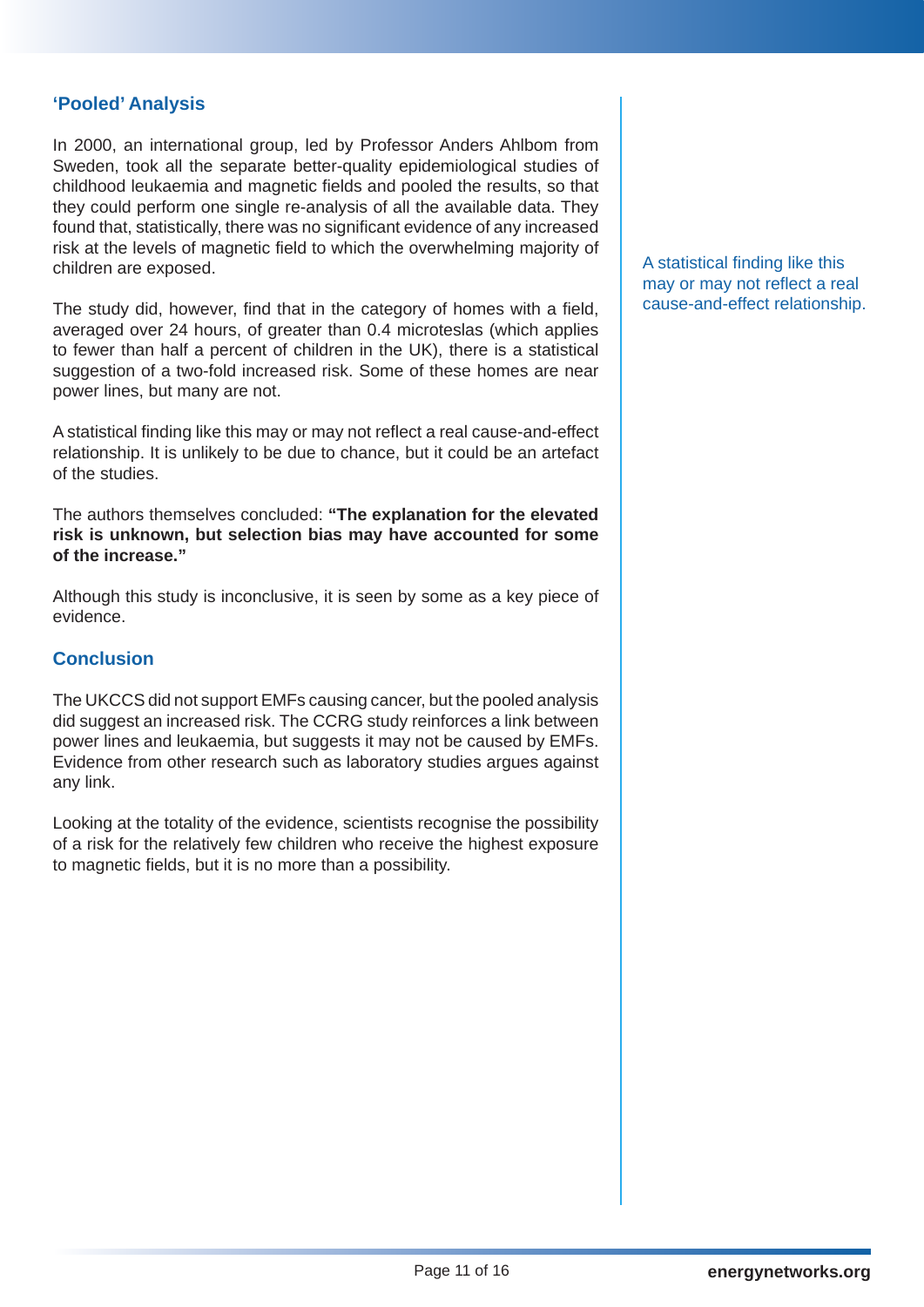## **The Words 'Risk' and 'Possible'**

Nothing can ever be said to be '100% safe' or 'risk free'. Everything we do from the moment we get up to when we go to sleep has a 'risk' attached to it. Most of the risks we encounter in our day-to-day lives or we hear talked about are established or proven risks, where scientific evidence has reached firm conclusions. This enables us to decide -either as individuals or together as a society -on what actions to take in response to the risks.

With EMFs and risk the situation is different: no risk has been proven. Instead, EMFs are sometimes described as a 'possible' cause of cancer or a 'possible carcinogen'. The word 'possible' is used about all sorts of things in our lives. It does not mean that exposure to EMFs actually does pose a risk. It simply means that there is some evidence and scientists have not been able to rule out the possibility of a risk, which on the basis of present evidence would be small.

However, any suggestion of a possible health risk is always taken seriously by the electricity industry. For this reason, the industry will continue to support high quality research to help to gain a clearer picture of EMFs and to move closer to a final answer.

## **Corona Ions and Electric Fields**

Scientists at Bristol University in the UK have suggested an alternative mechanism for health effects, involving tiny airborne "corona ions", produced by high-voltage power lines, and their interaction with existing airborne pollutants. These corona ions are indeed produced, but in 2004 the HPA's forerunner concluded:

**"...it seems unlikely that corona ions would have more than a small effect on the long-term health risks associated with particulate air pollutants, even in the individuals who are most affected."**

#### **Microshocks**

The electric field beneath a power line charges up objects, and sometimes, if you touch a metal object, you can receive a small one-off "microshock", similar to the shock you sometimes get after walking on a nylon carpet. This can be disconcerting but has no known long-term effect and is not regarded as harmful.

#### **Pacemakers**

It is theoretically possible for power lines to cause interference with pacemakers or other implanted medical devices. This is, however, very rare, and there is no recorded instance of a patient coming to any harm this way in the UK. If in doubt, you should consult your doctor.

Any suggestion of a possible health risk is always taken seriously by the electricity industry. For this reason, the industry will continue to support high quality research.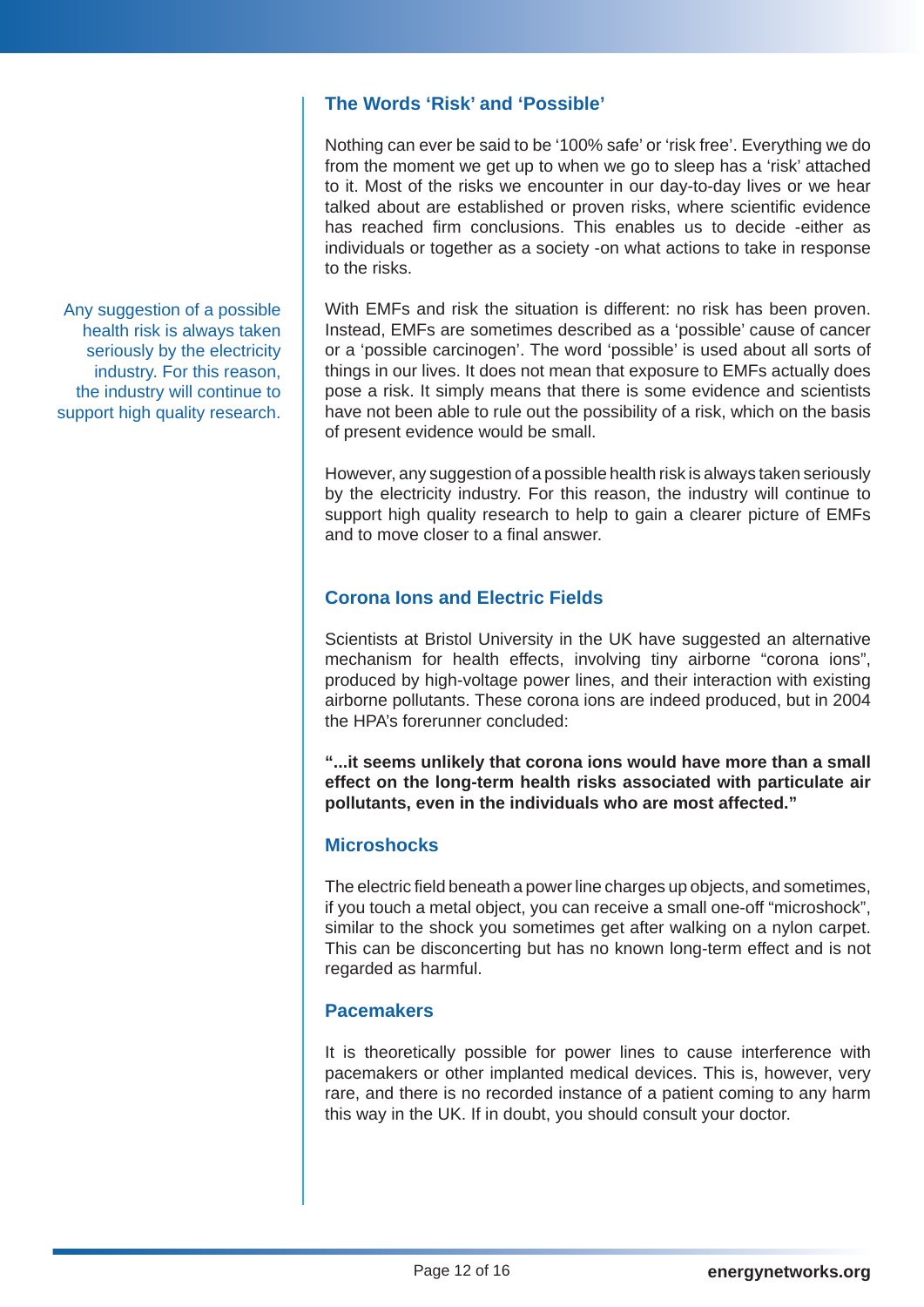#### **The National and International View**

In the UK, it is to the HPA and their forerunner the National Radiological Protection Board (NRPB) that both Government and industry look for advice. In March 2004, the NRPB published a comprehensive review of the science on EMFs. For the key issue of childhood leukaemia, they talk about the difficulties with some of the studies and say: **"The epidemiological evidence is currently not strong enough to justify a firm conclusion..."**, but also: **"Nevertheless, the possibility remains that intense and prolonged exposures to magnetic fields can increase the risk of leukaemia in children..."**

Another key conclusion is: **"There is little evidence to suggest...that raised cancer risks of other types, in children and adults, might arise as a result of exposure to ELF [extremely low frequency] magnetic fields...The findings from studies of health outcomes other than cancer have generally been inconsistent or difficult to interpret."**

They then note: **"The results of epidemiological studies...cannot be used as a basis for the derivation of quantitative restrictions on exposure to EMFs."**

These views echo the international consensus. For example, in June 2001, the International Agency for Research on Cancer, IARC, which is an agency of the World Health Organization, published an authoritative opinion on the carcinogenicity of EMFs. IARC classified extremely low frequency magnetic fields as 'possibly' a cause of cancer, on the basis of 'inadequate' epidemiological evidence for most types of cancer and 'inadequate' evidence in animals, but 'limited' epidemiological evidence for childhood leukaemia. For electric fields, IARC said all the evidence was 'inadequate'. In 2005, WHO confirmed this classification, but also looked at other effects on health, and said the evidence for any of these being produced by EMFs was **"much weaker".**

Some scientists hold other views, and sometimes reports are published saying the evidence is stronger (for example, a 2002 report from California and the 2007 Bioinitiative report). But such assessments are clearly out of line with the international consensus and with authoritative bodies.

The results of epidemiological studies cannot be used as a basis for quantitative restrictions on exposure to EMFs.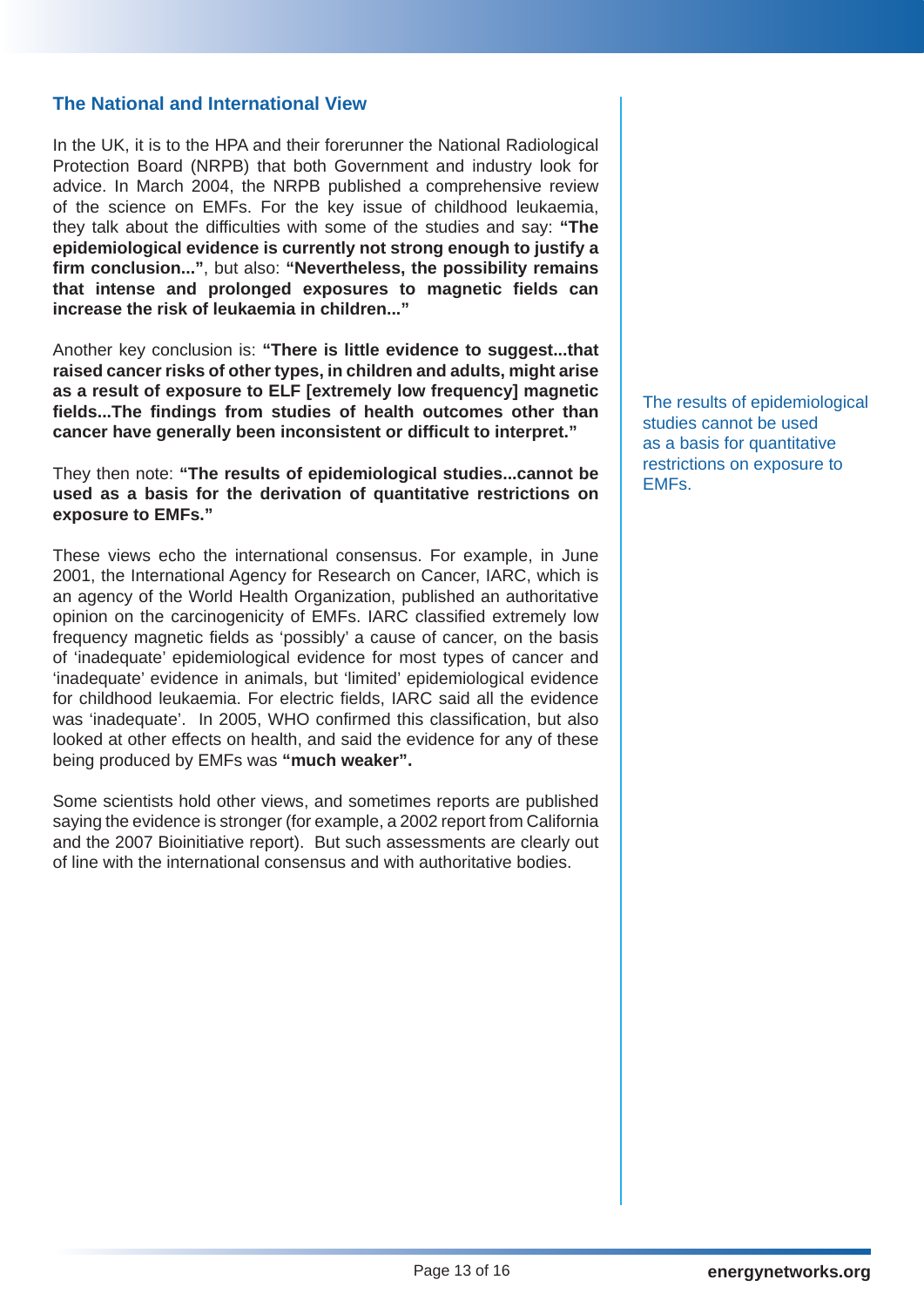The electricity industry has dedicated EMF resources to assist the public.

It is a condition of all the research supported by the industry that the results should be published openly.

## The UK Electricity Industry Policy

## **Health**

The UK electricity industry takes any suggestion of a risk to health extremely seriously. The industry believes that the final decision about what constitutes a safe level of exposure should be made by an independent body. It is committed to follow the guidance given by the Government, advised by the HPA, on safe levels of exposure and carries out all its operations within the relevant exposure levels.

Because the electricity industry takes public concern seriously, it has dedicated EMF resources to assist the public and to provide further information, including, if appropriate, home visits and measurement of fields.

## **Research**

The electricity industry is committed to supporting high-quality research to help get closer to a final answer on the EMF issue. For example, the UK Childhood Cancer Study received over £4 million from the industry to enable it to look at EMFs in their study, though the conduct of the study was rigorously independent of the industry. Similarly, one of the electricity companies, National Grid, funds an independent Research Trust to support the very best quality biological research.

In addition, the industry has supported and continues to support numerous other studies, and its own staff carry out research into aspects of exposure to EMFs. National Grid provided the data on power lines that made the CCRG study possible. It is a condition of all the research supported by the industry that the results should be published openly in reputable peerreviewed, scientific journals.

## **Amenity**

All power lines comply with the Government's requirements. However, it is worth noting that normal good practice in planning new high-voltage lines ensures that they are kept as far away from existing homes as possible, simply on grounds of amenity. Subsequent new housebuilding, however, may bring homes into closer proximity to these lines.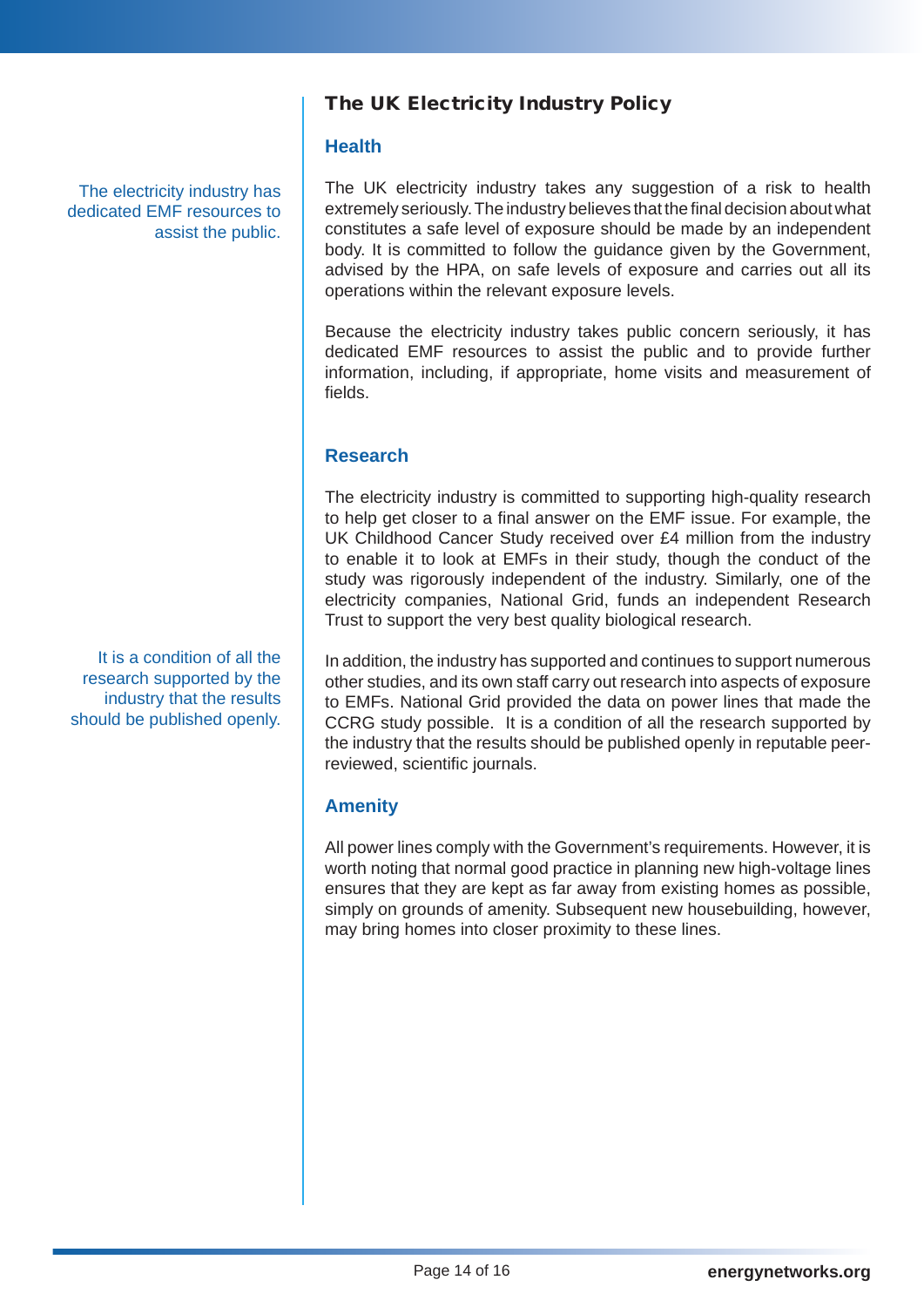#### Power lines and property

The UK Government policy is that there are no restrictions on EMF grounds on building homes close to power lines. Clearly the statutory high-voltage safety clearance distances must be followed, but the only EMF requirement is compliance with the exposure guidelines, which all power lines in the UK meet.

This policy has been scrutinised and reviewed over the last few years through a process called SAGE, the Stakeholder Advisory Group on ELF EMFs. SAGE was created in 2004 to provide a forum in which all stakeholders – citizen groups alongside industry, Government and professional bodies – could discuss possible precautionary measures and make recommendations. SAGE published its First Interim Assessment in 2007, containing recommendations on power lines, house wiring and appliances, and Government formally responded in October 2009.

That Government response adopts a measure recommended by SAGE called "optimum phasing" which applies to the design of some power lines of 132 kV and above and can result in lower fields, and the electricity industry has already volunteered to implement this. It also agrees with a proposal for more information to be provided to the public. It notes that some of the recommendations on house wiring are happening anyway for other reasons. But Government say clearly that it will not be introducing "corridors" along power lines where building would be restricted, because this would be disproportionate to the scientific evidence. It also says that this is a matter for central Government policy, not local decision making.

## The Electricity Industry View

The electricity industry considers that the question of possible measures to reduce fields should be resolved in the best interests of society as whole, and that a forum like SAGE where all the different views and opinions were represented and discussed sensibly is greatly preferable to the alternative of confrontation and argument. We therefore welcome the clarity that the SAGE process and the Government response to it has brought.

We are committed to building and operating our systems in compliance with Government policy. They already comply with the exposure guidelines. Where there are relatively easy and low-cost ways of reducing fields, it makes sense to adopt these. But it is in the interests of society as a whole that any measures are proportionate and that they balance risk and cost to society, and that is the reason why Government has decided not to introduce "corridors" in the UK.

The electricity industry was instrumental in setting up SAGE and we have supported it throughout.